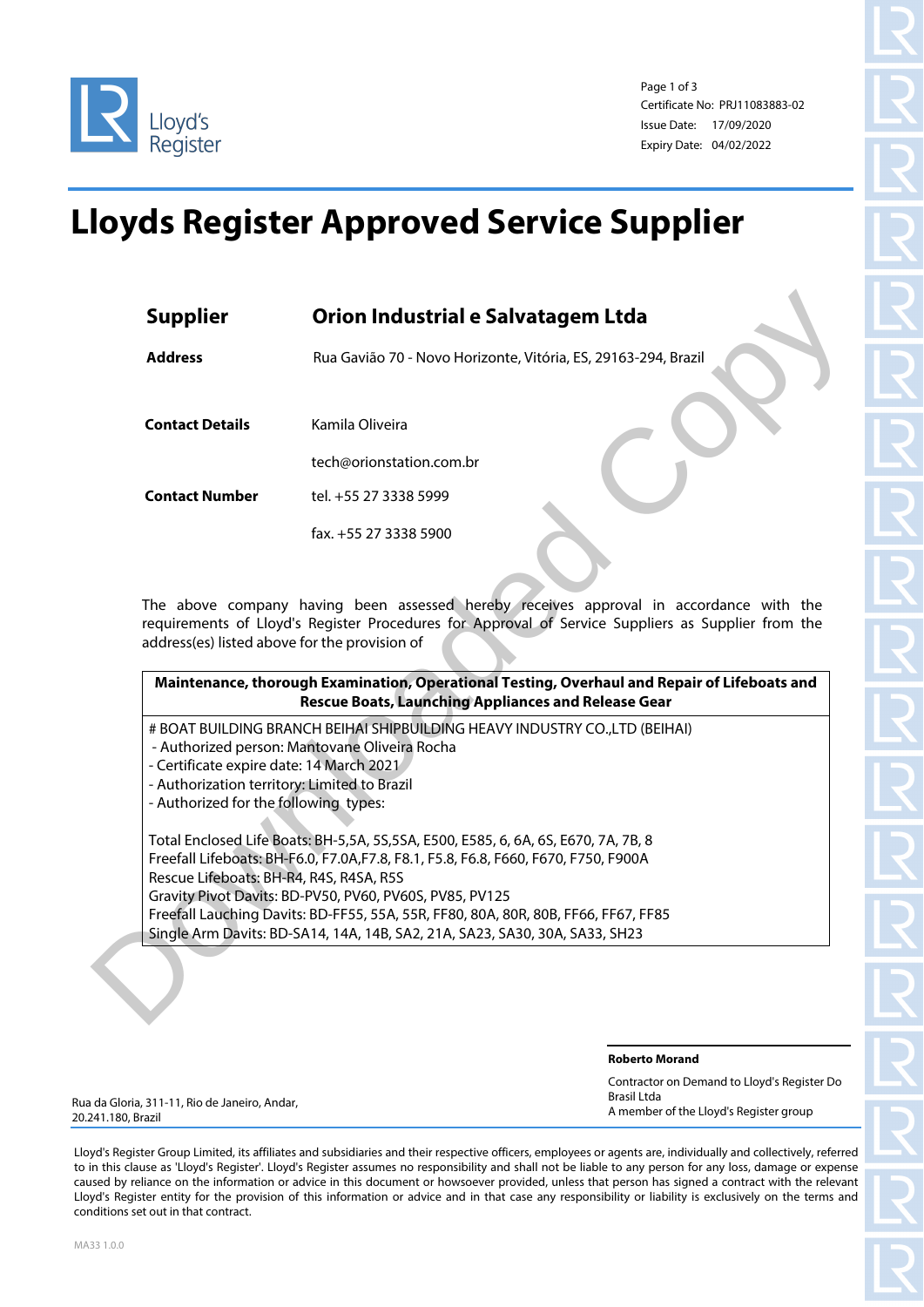

Page 2 of 3 Certificate No: PRJ11083883-02 Issue Date: 17/09/2020 Expiry Date: 04/02/2022

## **Lloyds Register Approved Service Supplier**

**Maintenance, thorough Examination, Operational Testing, Overhaul and Repair of Lifeboats and Rescue Boats, Launching Appliances and Release Gear**

Winches: BW-H(L/R)31, 50, 63, 75; L (L/R)75, 125;SC14; 21 Gravity Lifeboats Release Gears: BG-3, 3L, BG-7; BH-HOOK3, HOOK5, FS5, FS7 Freefall Lifeboat Release Gears: BG-3.5F, 4F, 4.5F, 4.5FL, 5F, 6F Rescue Boats Release Gears: BG-2R, 15KNXS, 25KNXS, 35KNXS

#JIANGSU JIAOYAN MARINE EQUIPMENT CO., LTD. Authorized: ORION SAFETY STATION LTD. Certificate Expire Date: 18 June 2021 Authorization Territory: Limited to Brazil Authorized types: All products under the name of JIANGSU JIAOYAN MARINE EQUIPMENT CO., LTD. (Formely: JIANGYIN XINJIANG F.R.P.CO.,LTD.

**Servicing Of Inflatable Liferafts, Inflatable Lifejackets, Hydrostatic Release Units, Inflatable Rescue Boats, Marine Evacuation Systems**

INFLATABLE LIFERAFTS Maker HYF Models: "HYF" HYF-A: 6/8/10/12/15/16/20/25/30/35, HYF-D: 10/12/15/16/20/25: HYF-U (I): 4/6/8/10/12: HYF-U (II): 4/6/8/10, HYF-Z: 6/10/12/15/16/20/25/30/35/37/50/100/100p/101/125, HYF-K: 6/10/15/20/25/30/35/50/65/100 "LIFESAVER" & "OCEAN SAFETY" HYF-A:6/8/10/12/15/16//20/25/30/35, HY-D: HYF-D: 10/12/15/16/20/25, HYF-U (I): 4/6/8/10/12, HYF-U (II): 4/6/8/10, HYF-K: 25/50/65/100 Maker CSM Models: RAFT-A-6(II)/10(II)/15(II)/16(II)/20(II)/25(II), RAFT-D-12/16/20/25, SMLR-A-6/8/10/12/15/16/20/25/32, SMLR-D-12/16/20/25/32, RAFT-SR-6/10/15/20/25/50/55/65, RAFT-DSR-16/20/25/32/37 Maintenance, thorough Examination, Operational Testing, Overhaul and Repair of Lifeboars and<br>Virginizers BW-HUVB31. Rescore Boars, Luming Applicates and Release Gear<br>Copylig-University (Fig. 10, UVB) 2.2524 (Fig. 10, HOMS)

Rua da Gloria, 311-11, Rio de Janeiro, Andar, 20.241.180, Brazil

Lloyd's Register Group Limited, its affiliates and subsidiaries and their respective officers, employees or agents are, individually and collectively, referred to in this clause as 'Lloyd's Register'. Lloyd's Register assumes no responsibility and shall not be liable to any person for any loss, damage or expense caused by reliance on the information or advice in this document or howsoever provided, unless that person has signed a contract with the relevant Lloyd's Register entity for the provision of this information or advice and in that case any responsibility or liability is exclusively on the terms and conditions set out in that contract.